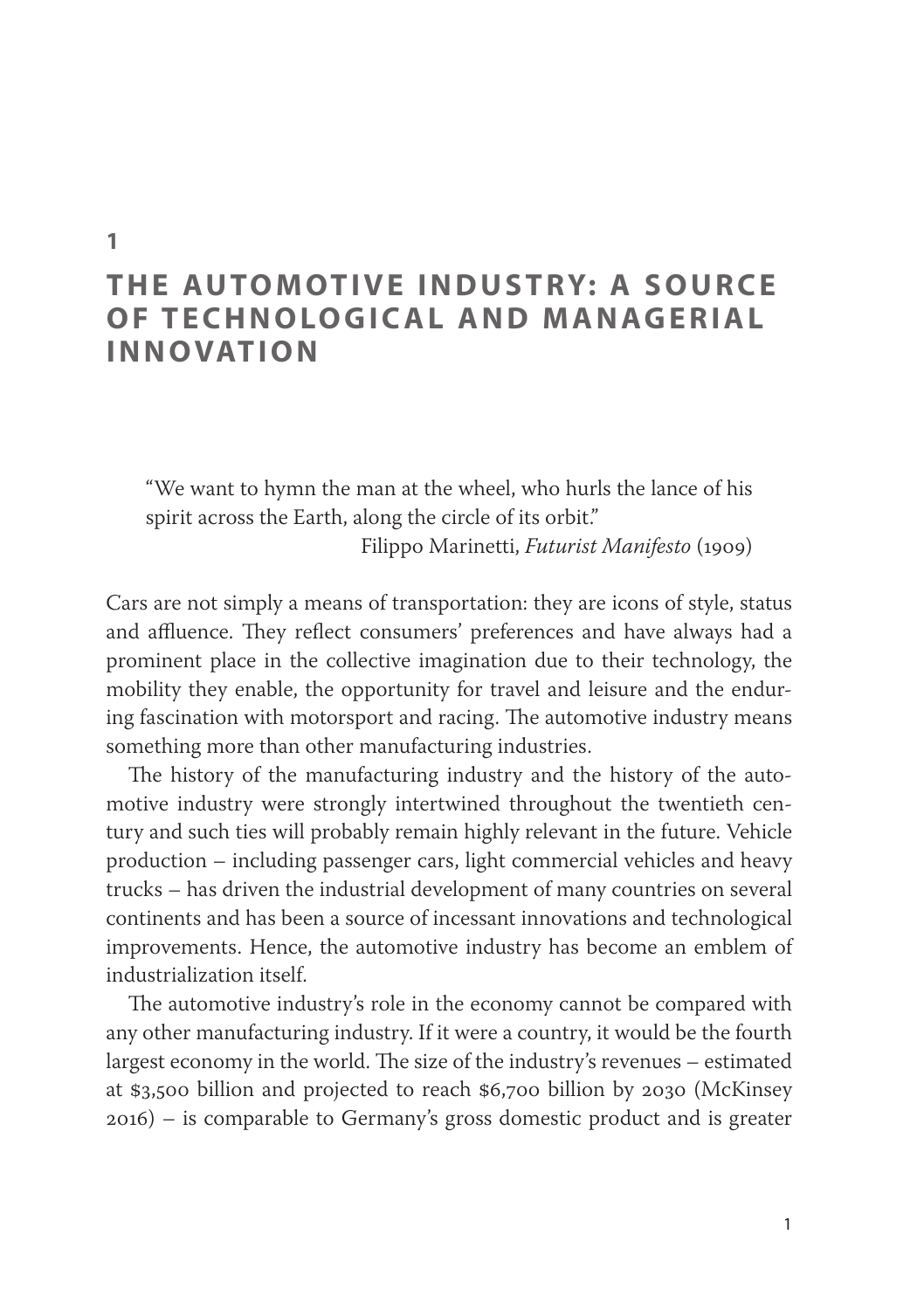than that of the UK, France, India and Brazil. Moreover, the industry employs approximately 9 million direct workers all over the world.

The automotive industry not only encompasses vehicle production. More than 15,000 parts and components are required to assemble a single vehicle and several industries are involved in their production, such as steel, glass, plastic and rubber, textile and electronics. According to available estimations (OICA 2017) each direct automotive sector job supports at least another five jobs in the supply chain.

The economic importance of the automotive industry is even greater if one considers not just vehicle production but also services related to sales, marketing and maintenance throughout vehicle life. Before reaching the market, a vehicle is enriched by the addition of several services, which are not limited to warranty services but include also sophisticated loan schemes, assistance packages and many other advanced services. In particular, the automotive after-sales activities have come to play a major role and have enabled several car manufacturers to survive during financial difficulties. For example, in Germany after-sales activities generate more than 50 per cent of profit for car manufacturers, while accounting for less than 25 per cent of revenues. Perhaps surprisingly, margins on new vehicle sales are as low as 2.1 per cent (Arthur D. Little 2015). The value and the importance of the after-sales business are expected to grow markedly, especially in areas characterized by an increasing average fleet age such as Western Europe and the United States. The development of such a variety of vehicle-related services has also caused the emergence of new independent (i.e., not owned or authorized by car manufacturers) service chains, such as both local and international repair chains (for example Kwik Fit and Belron, which owns brands such as Autoglass and Carglass).

In sum, the automotive industry has enormous impacts on the economy, both directly and indirectly. Therefore, it is not surprising that it was labelled as "the industry of industries" by Peter F. Drucker, the father of modern management. As Drucker noted, "the automotive industry stands for modern industry all over the globe. The performance of all industry is likely to be judged by it […] No solution found elsewhere would have much meaning unless it could successfully be applied in the automobile industry" (Drucker 1993: 176).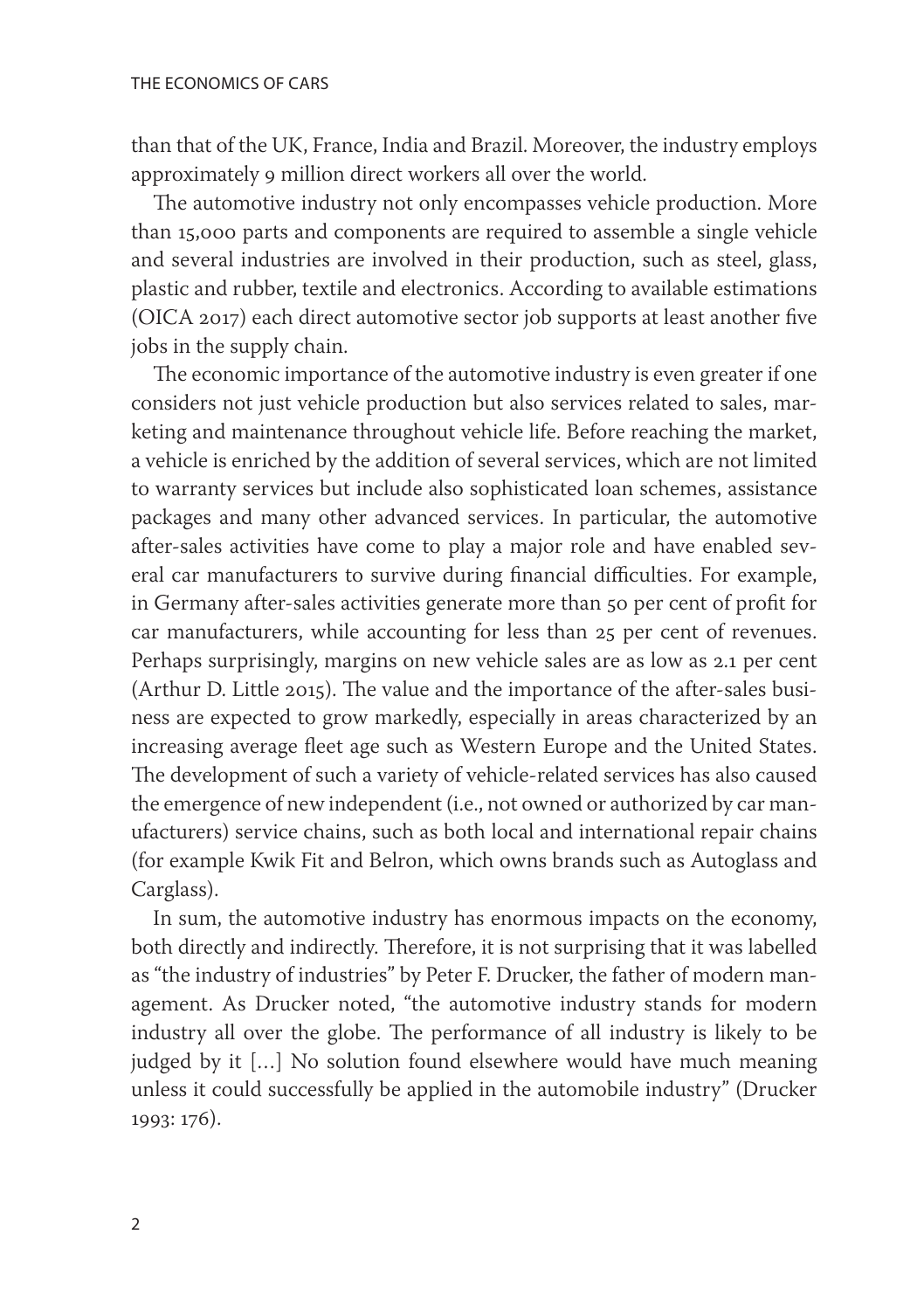#### **The engine of industrialization**

On 29 January 1886, the German engineer Karl Friedrich Benz applied for a patent for his Motorwagen at the German Imperial Patent Office. This car was the first in the world to be equipped with an internal combustion engine, which had been invented by August Otto and presented at the Paris Universal Exposition a decade before. Using his and his wife's savings and a loan from a friend, in 1879 Benz had already been able to produce his own two-stroke engine. His first car had three wheels, as the brilliant inventor had not been able to conceive the technical solution to have two steering wheels, which would have provided higher stability to the vehicle. Despite this issue, the engineer of Karlsruhe can be legitimately considered as the inventor of the car.

The technological content of the car immediately aroused people's curiosity and admiration. The car seemed to turn the laws of physics and mechanics on their head. Its speed was a sign of modernity and would be later celebrated by artistic movements and specifically by Futurism (Marinetti 1909). It was also obviously a symbol of manufacturing industries, and cars very quickly started to reflect the "Wealth of Nations" – to quote Adam Smith. While the car was initially a luxury and exclusive product, it soon became accessible to a large number of people, becoming an invaluable means of mobility.

The credit and the responsibility for enabling each American family to have its own car belongs to Henry Ford. From 12 August 1908 to 26 May 1927 15 million Model Ts were produced. In the first month of production, only eleven vehicles came out of the factory. In 1914 the level of standardization of the production process was so advanced (according to Ford's famous statement "A customer can have a car painted any color he wants as long as it's black") that assembling a car required only 93 minutes. This production system was termed *Fordism*. In Europe, Fordism was introduced in the 1930s by Giovanni Agnelli who reorganized the Fiat factory of Lingotto in Turin following Ford's idea that machines and workers should be placed in sequence. The car was assembled along a moving production line: the work was taken to the worker and not vice versa. In the same period, Ferdinand Porsche emerged as the key person in the German automotive industry. Hitler assigned him the task of enabling mass motorization. The result was the well-known Volkswagen (literally "people's car") Beetle, which accomplished the aim of German mass motorization after the Second World War. In France, a similar role was played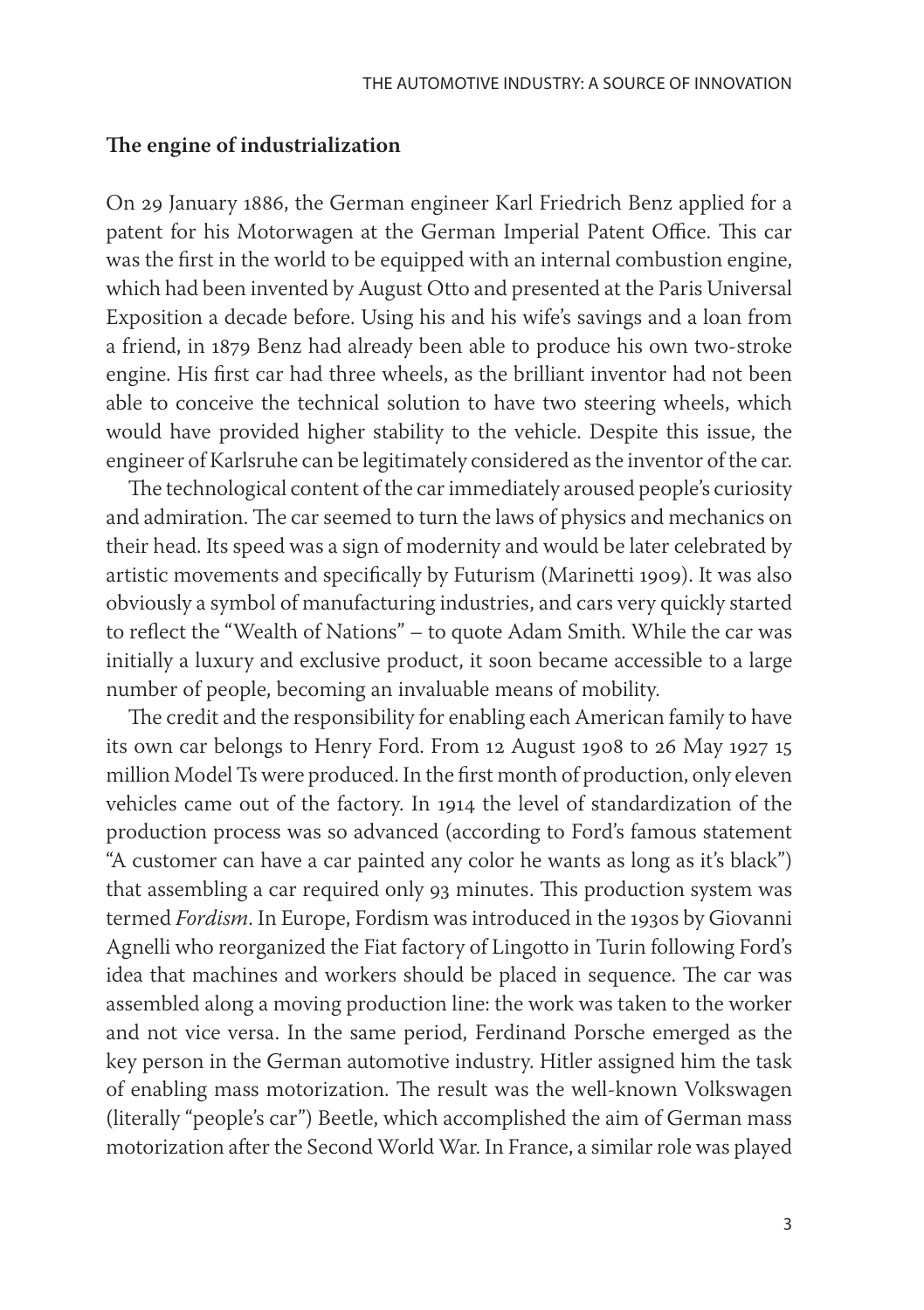by Peugeot, Renault - both firms were established at the end of the nineteenth century – and Citröen, which was founded after the First World War. In Japan, the history of the automotive industry starts with Daihatsu in 1907. Later, in 1933, Toyota Motor Corporation was founded as a spin-off from a textile company.

The myth of the car – "The Machine That Changed the World" (Womac, Jones & Roos, 1991) – has been celebrated since its inception through car races. In fact, participation in international motorsport was a contributory factor in establishing the leadership of the most important car manufacturing countries. The colours themselves reflect the links between cars and manufacturing countries: Italy is represented by the red of Ferrari, France by the blue of Renault, the United Kingdom by the green of Jaguar, Germany by the silver of Mercedes. All these brands linked their fortunes to car races, thanks to the visibility given by the races and thanks to the technological spill-overs.

After the Second World War cars became the symbol of the consumption boom. In that period, the increased production numbers enabled cars to be sold at ever lower prices and made the automotive industry the engine of the postwar economic boom. Moreover, the availability and ownership of cars revolutionized the mobility of people and goods.

Only in the 1970s, when the oil crises disrupted fuel supplies and increased oil costs, did manufacturers and consumers start to focus on new product attributes, such as fuel consumption and safety. Once the concepts of energy saving and environmental protection had become popularized, manufacturers started to adapt their products to these new trends. In subsequent years, Western markets progressively opened up to foreign producers thanks to the reduction of tariffs and to the increase of foreign direct investments (in particular those made by Japanese manufacturers in Europe and North America). Hence, the biggest car manufacturers had to switch from serving their domestic markets to operating in a new global oligopolistic market.

## **At the forefront of technological and managerial innovation**

The automotive industry has assumed a pivotal role in manufacturing because it has been the source of some of the most important technological and – above all – organizational and managerial innovations. Ford's Model T would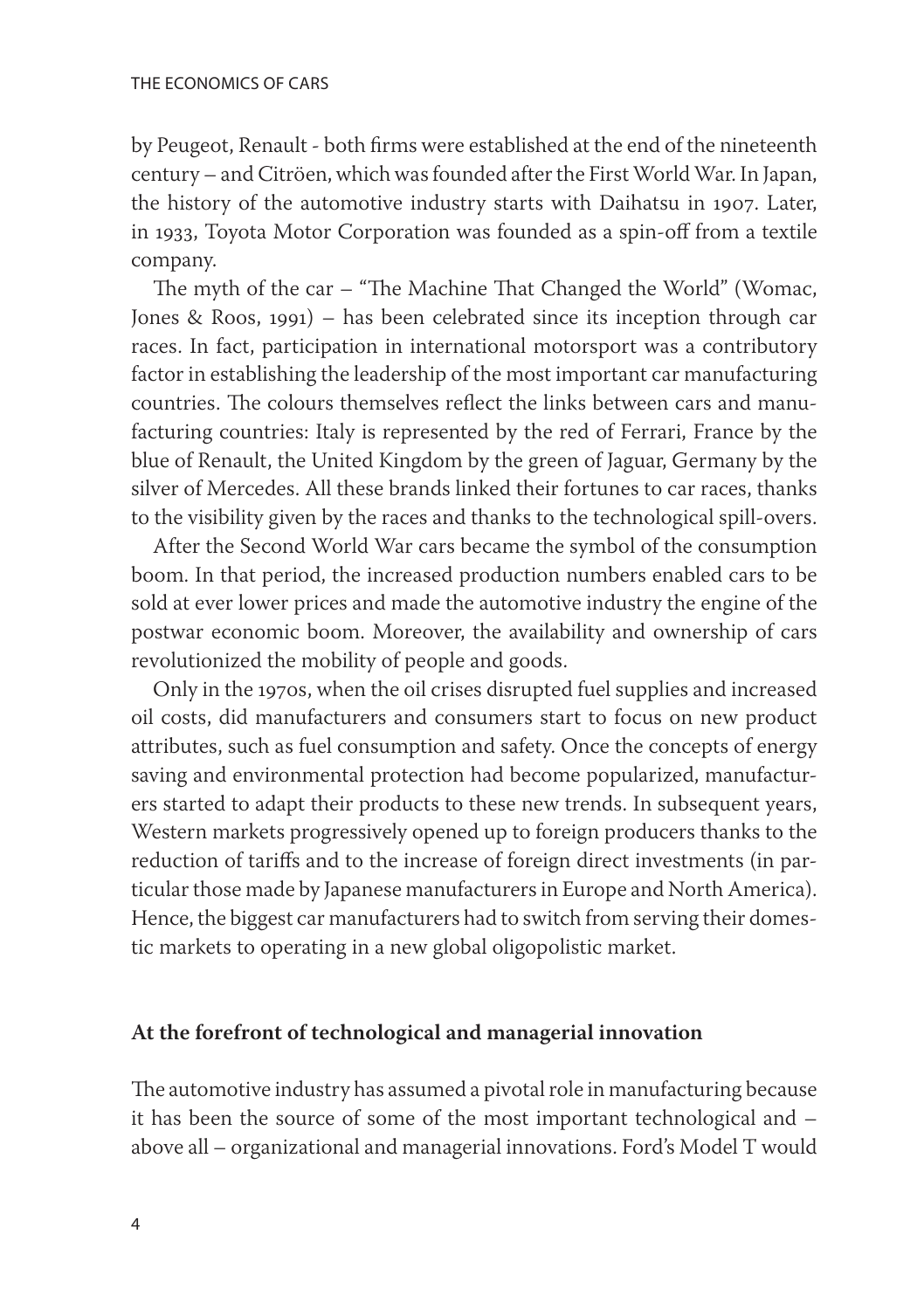have never been so successful without the introduction and development of the *assembly line* and of managerial methods which made it possible to govern the most vertically integrated firm in the world (Ford had internalized most of upstream activities instead of relying on suppliers). Henry Ford was inspired by the scientific management approach developed by Frederick Taylor who aimed to optimize the efficiency of production tasks. Taylor divided each task into simple movements which were analysed through statistical techniques to identify "the one best way" to complete the task. Drawing on the results of these analyses, workers were then instructed about each movement they had to perform. The efficiency of this system was supported by advanced mechanization.

Over time, Fordism developed a negative connotation because it became synonymous with routine tasks, alienation and bad employment conditions, as depicted by Charlie Chaplin in his movie *Modern Times* in 1936. Henry Ford was also accused of racism, anti-Semitism, anti-communism and opposition to labour unions. However, his approach was intended to establish a profitable cooperation between managers and workers that would generate benefits for both parties such as productivity gains, higher wages and higher levels of consumptions. In fact, as production costs fell significantly, Model T became the first car accessible to the majority of Americans. After all, even socialist scholars such as Henri de Man and Antonio Gramsci considered Fordism as a force of modernization that could have been functional to the working class.

The managerial contribution provided by Alfred Sloan was of great importance as well, even if now partly overlooked. As the leader of General Motors (GM) in the long period from 1923 to 1956, he introduced annual model updates, developing the concept of planned obsolescence. He also applied a new brand and model architecture and pricing scheme, according to which GM's products were able to intersect with different consumer segments based on purchasing power and customer experience. Hence, he pioneered the concepts of market segmentation and of product and brand portfolio management. For example, he realized that "when owners traded in their cars they were selling basic transportation but demanding something more than that in the new car" (Sloan 1963: 163).

Thanks to Sloan's leadership GM became the largest manufacturing firm in the world and its results corresponded to those of the United States. His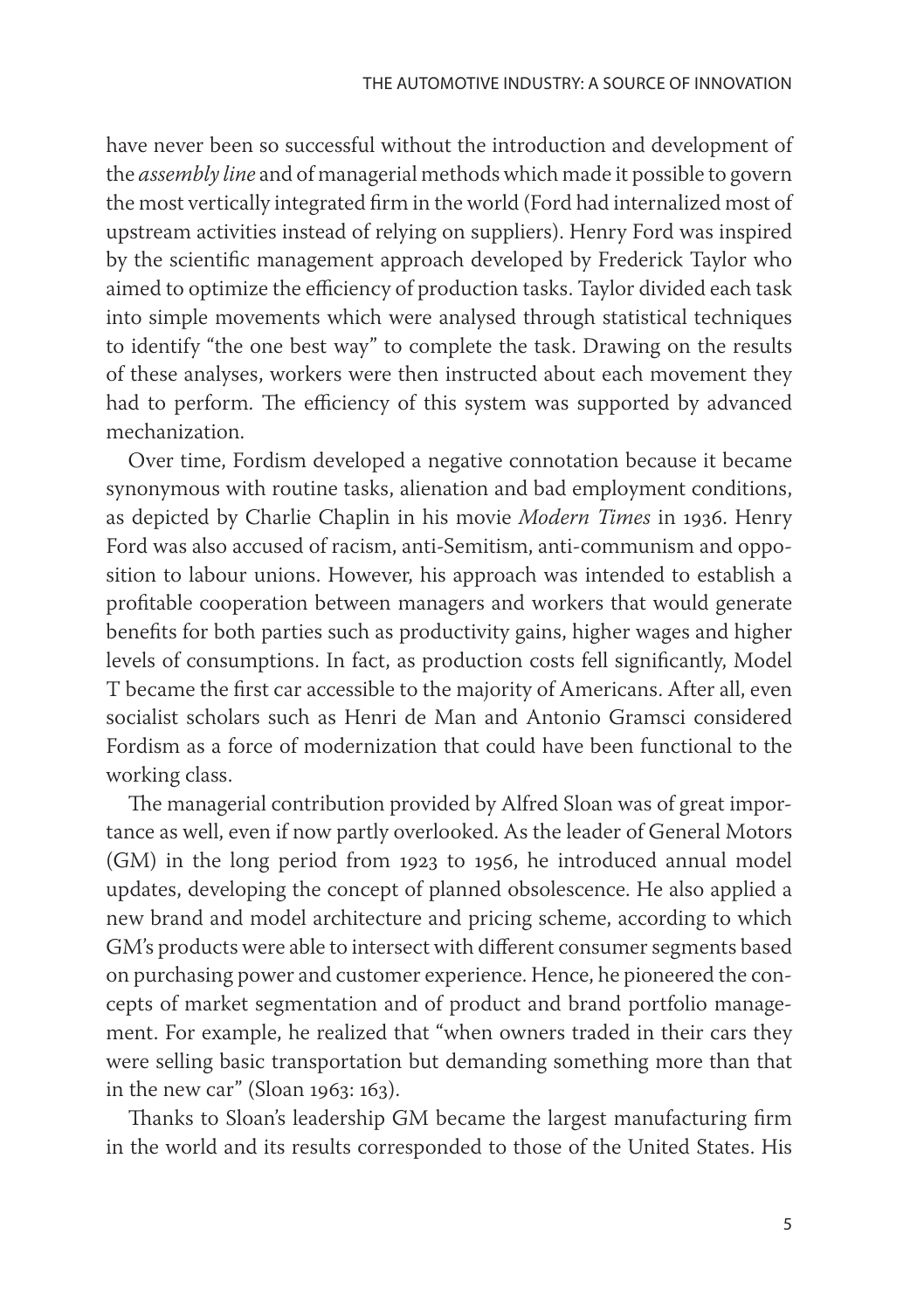autobiography, *My Years with General Motors* written in 1963 continues to be one of the essential books of management theory. It is not entirely surprising that the business school of the Massachusetts Institute of Technology (MIT) is named after Sloan and is funded by the Alfred P. Sloan Foundation. Despite having been criticized for giving priority to profits over moral issues (Farber 2002), Sloan's contribution to management innovation remains remarkable.

The managerial revolution of *kaizen* – the approach based on continuous improvement described by Masaaki Imai in his famous book published in 1986 – also took place in the automotive industry. This approach was first applied by Toyota at the end of the 1940s through the so-called Toyota Production System (TPS). The guiding principle of TPS was, and still is, "making the vehicles ordered by customers in the quickest and most efficient way, in order to deliver the vehicles as quickly as possible". To this end, quality must be built-in during the manufacturing process and all waste (excess inventory, extraneous processing steps, and defective products) must be eliminated completely.

Production-process optimization was just one of the two pillars of *kaizen*. Drawing on this approach several managerial and organizational practices emerged over time, such as "Just in Time", a production model based on strong ties with suppliers leading to efficiency gains. According to this approach, supplies and components are delivered by the suppliers just as they are needed, thus dramatically reducing or eliminating inventories. Obviously, to work properly "Just in Time" requires that supplies meet predefined quality standards.

The second pillar was a focus on customer satisfaction, which required the firm to be reorganized into cross-functional, customer-oriented teams. Above all, *kaizen* brought about a cultural revolution. Continuous improvement was achieved through the involvement of all workers, who were no longer considered as mere implementers of top-down decisions. Workers were carefully trained and given the opportunity to provide their contribution to continuous improvement. The next step of this revolution was the creation of quality circles, which were groups of workers who met regularly to identify problems in their departments and to develop their own solutions. The effectiveness of this organizational innovation was amazing. As Hamel (2007) reported, in 2005 alone Toyota's Japanese employees had suggested 540,000 improvement ideas.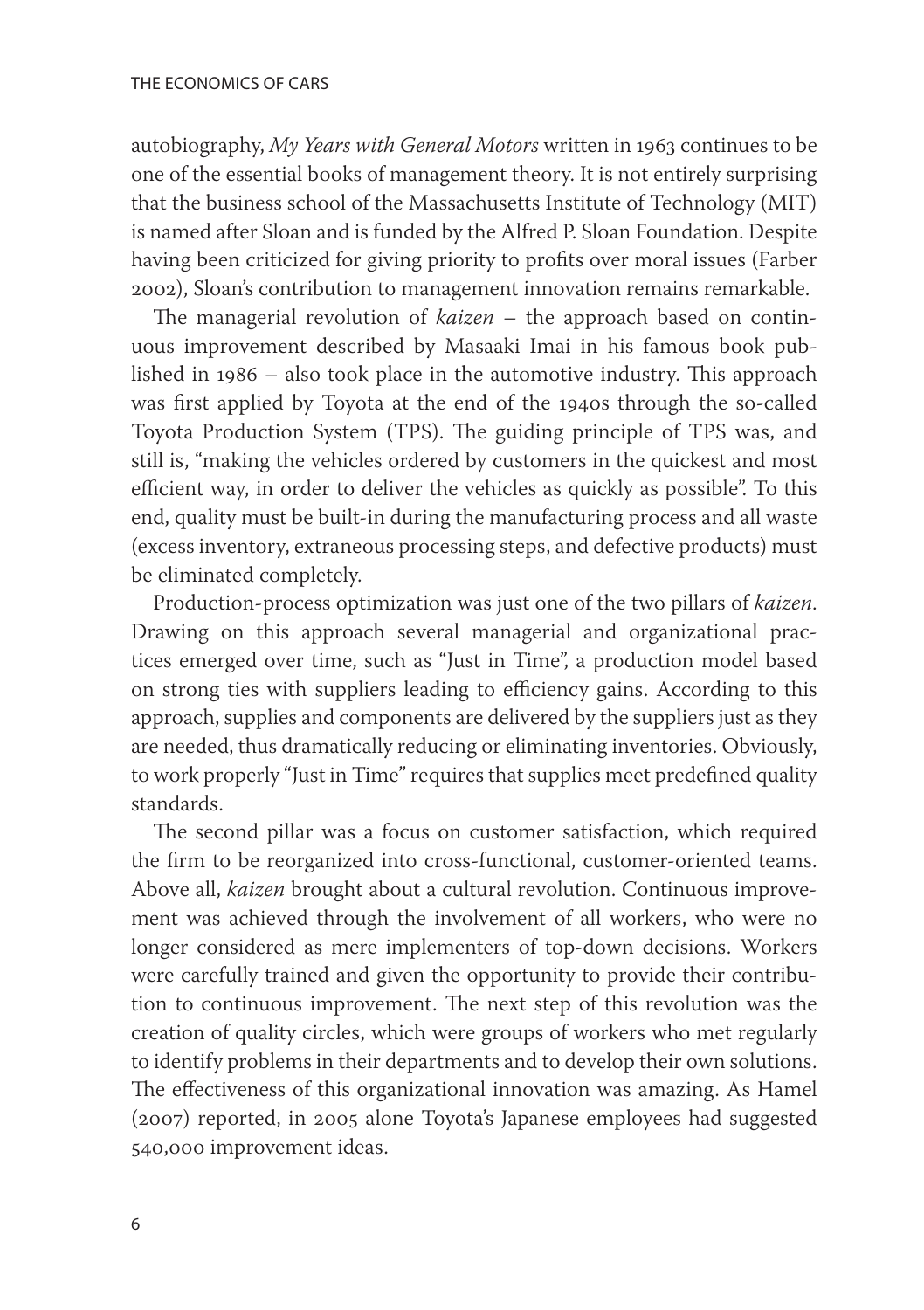Many other modern managerial approaches aimed at improving quality have their roots in the *kaizen* revolution, such as:

- Deming's Total Quality Management based on the "plan-do-check-act" cycle;
- Six Sigma, whose goal is to deliver at least 99.9996 per cent perfect products or, in other words, 3.4 non-conforming products per million;
- lean production, the aim of which is to eliminate *muda* (Japanese for waste), to enable all activities along the value stream to create value (Arnheiter & Maleyeff 2005).

These managerial approaches have been applied to almost all industries, including non-manufacturing branches such as services.

The automotive industry is not only a source of innovations related to the internal efficiency of the firm. In fact, this industry has traditionally been a pioneer in relation to innovative consumption practices and business models, as well. The automotive sector is currently driving the "servitization" market trend: products are progressively enhanced through the addition of new services until the service itself becomes the core offering. Nowadays the customer is often offered access to or use of the car instead of its ownership. In other words, a shift away from ownership to access is taking place. Hence new marketing models to provide access to mobility are emerging. For example, a customer may pay a monthly fee to acquire the right to drive a car for a certain mileage and for a certain number of months (usually either 24 or 36). At the end of this agreement the customer may decide to choose another car (renew), hand the car back (return) or keep the car (retain). Car manufacturers are switching to new business models, transitioning from the vehicle business to vehicle-bound services to non-vehicle bound services. In sum, they are switching from being product manufacturers to acting as mobility solution providers (Kessler & Stephan 2013).

In addition, some car manufacturers are experimenting with new marketing and distribution solutions. This is the case of Elon Musk's Tesla, which is trying to revolutionize the experience of buying and owning the car. People do not have to go to a dealership because Tesla sells its cars directly through its website or its own stores, which are "not far from the Apple stores on which they are modelled" (Vance 2015: 266). While in the store people can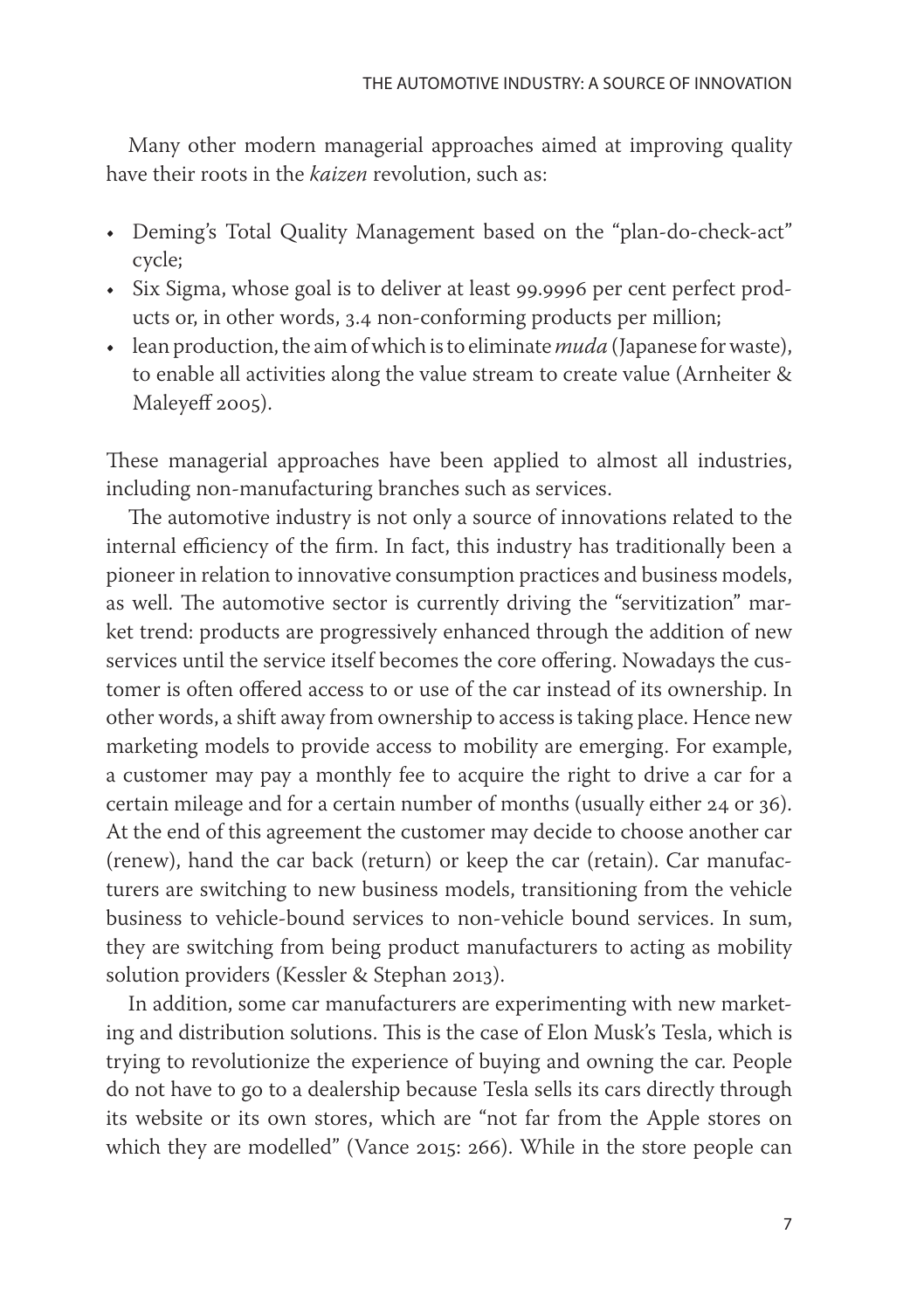autonomously configure the car as they wish. The salespeople are not compensated through sales commission, and the customer may decide to purchase the car in the store or online. In both cases it will be delivered in a concierge fashion. Moreover, if the car breaks down, Tesla comes to collect it providing the customer with a courtesy vehicle. Many issues with the car can also be fixed by Tesla's engineers directly over the Internet by updating the car's software (Vance 2015). Therefore, car manufacturers (or at least some of them) are also at the forefront of the new "omnichannel" marketing practices, which are intended to offer seamless experiences to the customer.

The automotive industry has also been the first to witness the large-scale popularity of the new consumption practices based on sharing. Car-sharing is already well established in many cities and is continuously evolving, from station-based to free-floating models, which is a mobility service enabling the user to locate an available vehicle through an app, to drive it to destination (usually paying on a per-minute basis), and then to drop off the vehicle at any legal parking space (Le Vine & Polak 2017). In addition to these business-to-consumer (B2C) car-sharing services, peer-to-peer (P2P) car-sharing is also gaining popularity. P2P car sharing is based on platforms which match private car-owners and users: private consumers act both as suppliers and as consumers (Münzel, Boon, Frenken & Vaskelainen 2017). Hence the automotive industry is at the forefront of marketing and consumption innovations as well, in particular of those related to servitization and the sharing economy.

### **A pioneer of industry 4.0**

The automotive industry is also a pioneer of the so-called "industry 4.0" (sometimes indicated also as "smart factory" or "factory 4.0"). Industry 4.0 describes "the organization of production processes based on technology and devices autonomously communicating with each other along the value chain" (Smit *et al*. 2016: 20). Industry 4.0 is the result of a series of disruptive innovations in production processes and it has been conceptualized as the fourth industrial revolution following: the first industrial revolution in the eighteenth century, based on steam power combined with mechanical production; the second industrial revolution from the mid-nineteenth century to the mid-twentieth century, based on electricity, assembly lines and mass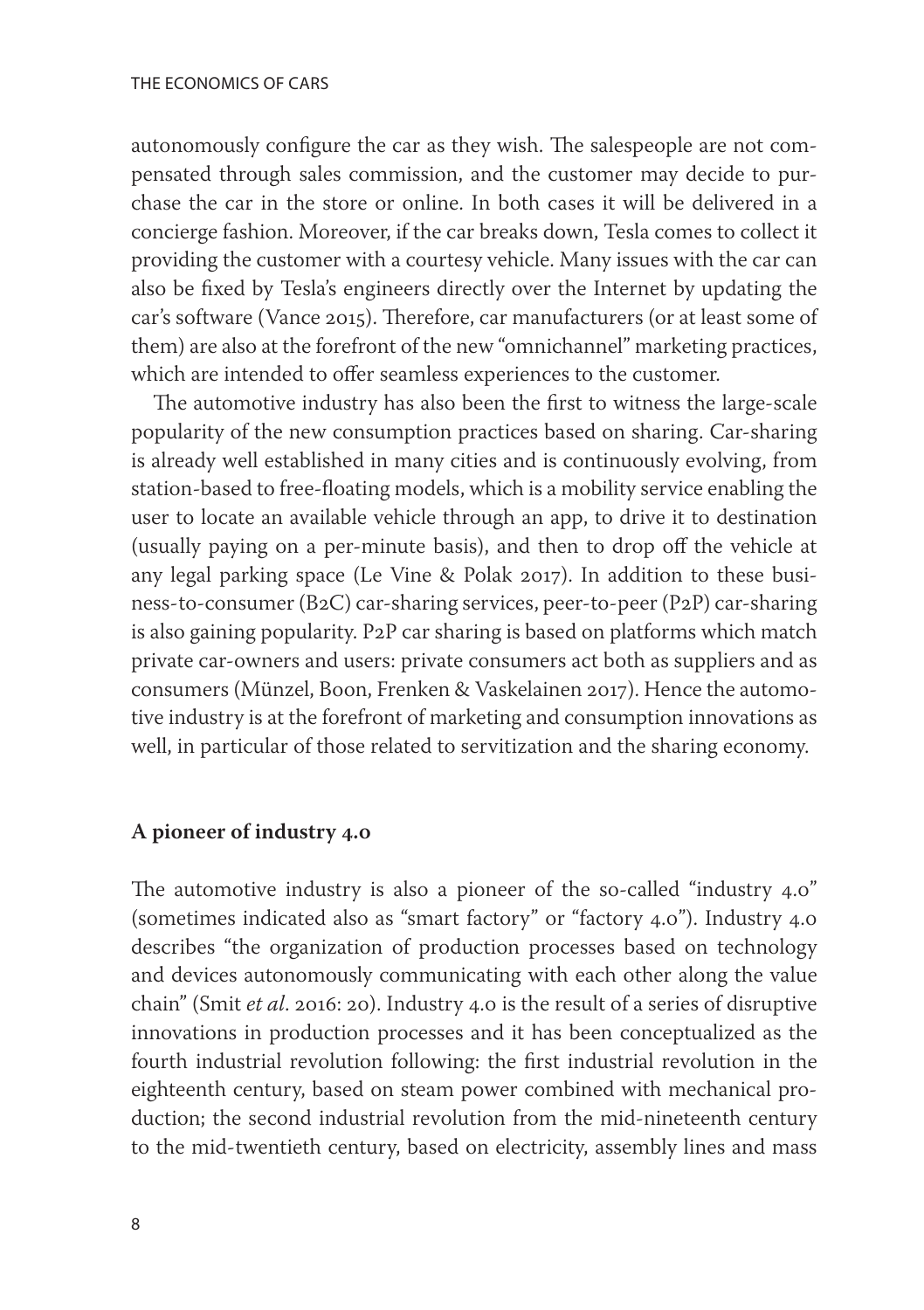production; the third industrial revolution since the 1970s, based on electronics, IT and globalization (Smit *et al*. 2016). In detail, industry 4.0 relies on nine technologies: augmented reality, additive manufacturing or 3D printing, big data and analytics, autonomous robot, simulation, horizontal and vertical system integration, the Internet of Things (IoT), cybersecurity and the Cloud (BCG 2015). The amount of annual investment in industry 4.0 technologies – \$65 billion per year (Geissbauer, Vedso & Schrauf 2016) – is a signal of the leading role of the automotive industry in this revolution.

Car manufacturers – together with component producers – are expected to experience the greatest benefits from industry 4.0. Their manufacturing processes will increase in flexibility, so that they will be able to produce multiple car models with different body styles using only one flexible production line. Overall car manufacturers will increase their productivity by 10–20 per cent thanks to industry 4.0 innovations (BCG 2015). Coordination with component suppliers will be optimized and the production processes will be automatically aligned through advanced data sharing. Hence the just-in-time principle introduced by the *kaizen* revolution in the 1940s will find its complete fulfilment through industry 4.0.

In the new factory 4.0, employees will play a new role that will require them to acquire advanced competence to manage new technologies. Again, car manufacturers are at the forefront of industrial and manufacturing innovation. For example, in June 2017, Seat announced that it had introduced a new a training program centered on the future challenges facing Industry 4.0. and aimed at all its 14,000 employees. This program will allow employees to gain in-depth knowledge and direct experience of the new 4.0 technologies that will be implemented in the next few years in Seat's factories, such as virtual reality, collaborative robots, 3D printing and augmented reality.

However, the automotive industry is mostly recognized as a pioneer of industry 4.0 for another reason: the ongoing projects of the self-driving car. This fascinating innovation is explored in Chapter 5.

## **An invaluable perspective on the processes of globalization**

The automotive industry is unique in that it offers an invaluable perspective on the processes of globalization taking place at three different levels: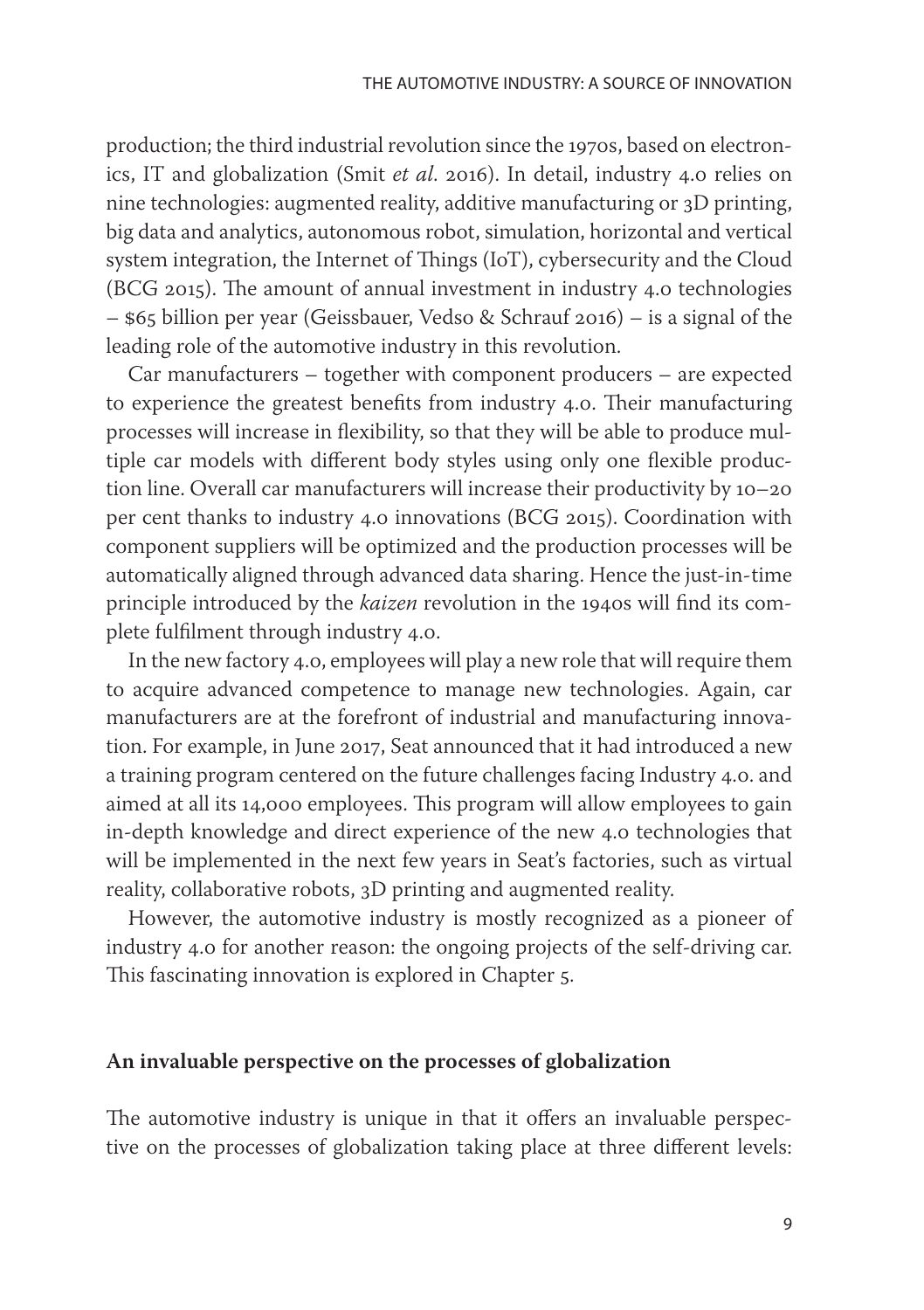firm, industry and national level. Such processes are strictly intertwined but in most industries these linkages are usually difficult to observe. By combining the economic and the managerial perspectives, this book aims to make the reader appreciate such intricacies. On the one hand, the economic scenario will be analysed (economic perspective), on the other, firms' decisions and strategies to deal with environmental threats and opportunities will be addressed (managerial perspective).

Globalization has affected the automotive industry for many years, but over the last two decades its effects have been particularly intense. Several elements of these issues are clearly visible both on the supply side and on the demand side. Traditional car manufacturers have sought efficiency gains through alliances and joint ventures and through production offshoring. Manufacturers from emerging markets are trying to establish themselves as global players, first leveraging their home markets and then entering foreign markets, sometimes through the acquisition of Western companies and brands. This is the case of Geely, which purchased Volvo from Ford Motor Company in 2010 (Tse 2015). At that time Volvo was suffering losses but Geely has been able to turn the business around. In 2016 Volvo reported a 66 per cent increase in profits and a 6.2 per cent increase in sales (including +11.5% in China), thanks to a new product innovation and marketing strategy. Again, in May 2017 Geely purchased a 51 per cent stake in Lotus, the well-known British sports car maker. In turn, companies' decisions about the location of their production plants have effects on the hosting countries. The either positive or negative effects of these choices for a country's economy, development and employment can be dramatic.

In the same way that there have been changes in the localization of production, the geographic distribution of demand has also changed. Mature-market customers mostly express demand for the replacement of old cars and are interested in efficient, safe and eco-friendly cars. The demand from emerging markets' consumers has boomed. Such demand is highly heterogeneous and is heavily influenced by culture and by the maturity of the financial sector that offers products related to owning cars. For example, in China (a country characterized by its notable savings culture), some 80 per cent of cars are purchased with cash. In the United States, the opposite happens: 80 per cent of car purchases are financed. A study conducted on 165 car brands owned by 96 companies from 18 countries, operating in 65 countries confirms that the